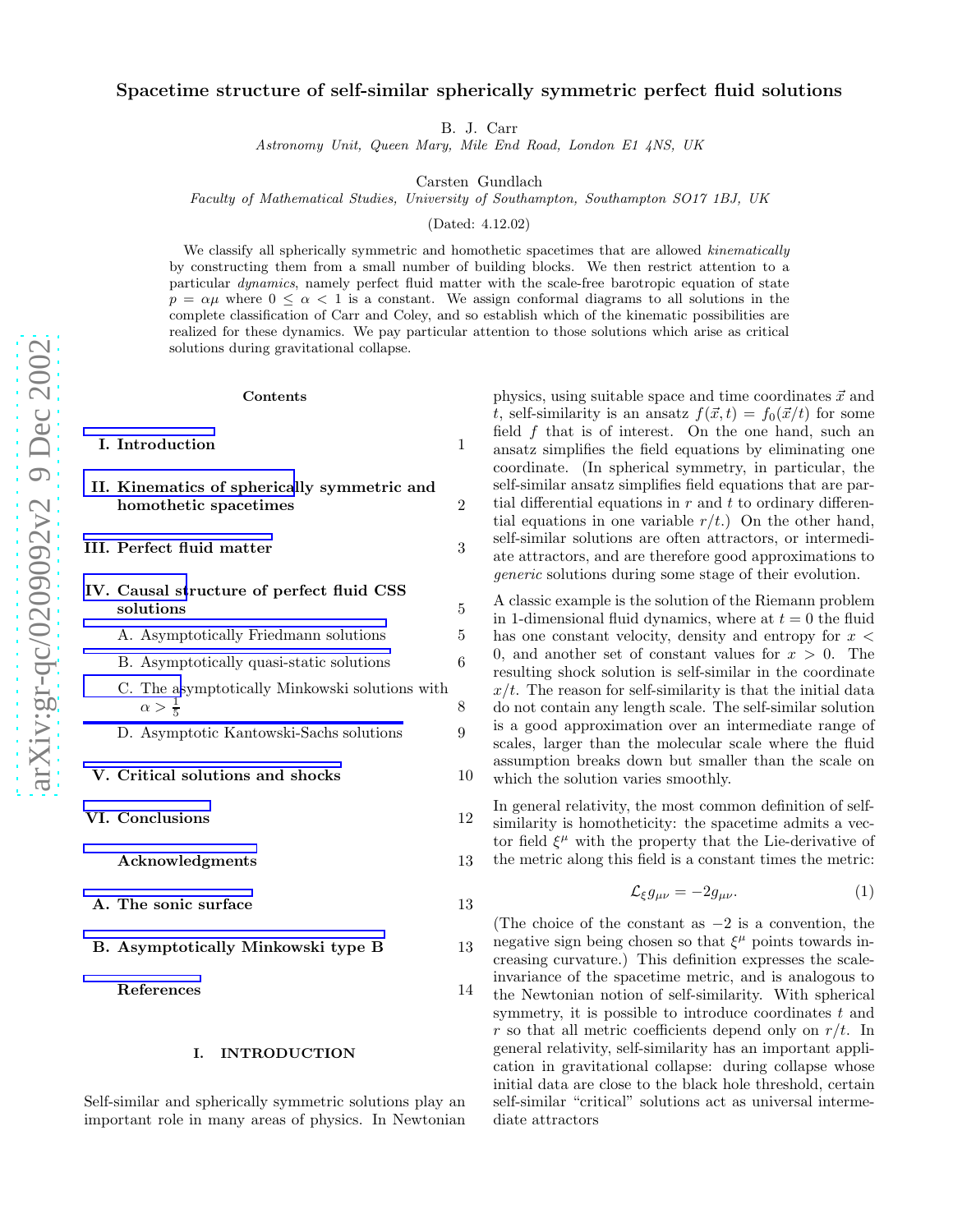<span id="page-1-0"></span>The continuous self-similarity (CSS) that we have discussed already can be generalized to a discrete selfsimilarity (DSS), in which  $f(\vec{x}, t)$  depends arbitrarily on  $\vec{x}/t$  but can also depend on  $\ln|t|$  in a periodic manner, with some period  $\Delta$ . Clearly such solutions are scaleperiodic rather than scale-invariant. Several known critical solutions in gravitational collapse, in particular those with scalar field matter and in vacuum gravity, are DSS rather than CSS. In this paper we are interested in perfect fluids, where the critical solutions are CSS, and from now on we restrict our discussion to this case. We refer to CSS when we specifically mean the continuous symmetry, and to self-similarity in any statements that are also true for DSS.

We proceed in three steps. We first discuss the kinematic consequences of CSS in spherical symmetry, generalizing the discussion in Ori and Piran [\[1](#page-13-0)] and Nolan [\[2\]](#page-13-0). We then discuss the dynamics with perfect fluid matter and examine which of the kinematic possibilities are realized dynamically. We assume the linear barotropic equation of state  $p = \alpha \mu$ , which is the only one that is compatible with exact self-similarity. We use the classification by Carr and Coley[[3\]](#page-13-0) of all spherically symmetric CSS perfect fluid solutions to draw the corresponding conformal diagrams. Finally, we look more closely at those solutions that appear as critical solutions in gravitational collapse.

### II. KINEMATICS OF SPHERICALLY SYMMETRIC AND HOMOTHETIC SPACETIMES

In this section we discuss the kinematics of spherical symmetry, without using the Einstein equations. Any spherically symmetric spacetime is naturally the product of a two-dimensional reduced spacetime  $M^2$  crossed with the 2-sphere  $S^2$ . Any point in the reduced spacetime corresponds to a 2-sphere of area  $4\pi R^2$ . Here R transforms as a scalar on the reduced spacetime, and  $R = 0$  is a boundary of the reduced spacetime, which can either be a regular center or a central curvature singularity. A local mass function m can be defined by  $1 - (2m/R) \equiv \nabla_{\mu} R \nabla^{\mu} R$ . Any point in the reduced spacetime where  $\nabla_{\mu}R$  is timelike is a closed trapped surface in the full spacetime and a surface where  $\nabla_{\mu}R$  is null is called an apparent horizon.

We now restrict attention to spherically symmetric CSS spacetimes. The integral curves of the homothetic vector field (homothetic lines) provide a natural fibration of the 4-dimensional spacetime, and therefore a natural foliation of the reduced spacetime. Labelling the integral curves provides a natural global coordinate on the reduced spacetime, which we shall call z. In this paper we construct conformal diagrams for the reduced spacetime. Apart from any singularities and conformal boundaries, lines of geometric significance include the homothetic lines, the lines of constant  $R$  and the fluid world lines.

We shall describe two building blocks from which any spherically symmetric CSS spacetime can be built. Our arguments in this section are purely kinematic. They are therefore valid for any matter. On the other hand, for a given type of matter not every spacetime that can be assembled from the building blocks can be realized as a solution of the field equations. We illustrate this in Section [IV](#page-4-0) for perfect fluid matter.

The key kinematic consequence of self-similarity in general relativity is the existence of a strong curvature singularity. It can be shown from([1\)](#page-0-0) that in the direction  $\xi^{\mu}$  any homothetic line runs into a curvature singularity in finite proper time, proper distance or affine parameter distance s, unless the curvature vanishes identically on thecurve  $[4, 5]$  $[4, 5]$  $[4, 5]$ . If the origin of s is chosen so that the singularity is at  $s = 0$ , the Kretschmann scalar scales as  $s^{-4}$ , the Ricci scalar as  $s^{-2}$  and the mass as  $s^{-1}$ . Every homothetic line is infinitely extended in the direction  $-\xi^{\mu}$  (i.e. with increasing s).

Any homothetic spacetime has therefore the manifold structure of the half-line  $0 < s < \infty$  crossed with an interval in z (which can be finite or infinite).  $s = 0$  is always a curvature singularity and  $s = \infty$  is always a physical infinity. The boundaries  $z = z_{\text{min}}$  and  $z = z_{\text{max}}$ can be either regular centers or central singularities. The manifold structure is shown in Fig. [1](#page-2-0). It is important to note that this on its own does not determine the causal structure, but it does mean that all components of the singularity are connected. The usual conformal diagram of a closed Friedmann universe with disjoint big bang and big crunch singularities, for example, cannot be realized in a spherically symmetric CSS spacetime. Nevertheless, fluid world lines can begin on one section of the singularity (big bang) and end on another (black hole/big crunch). The difference is that in a spherically symmetric CSS solution these two components of the singularity must be connected either directly or through a null singularity.

We obtain our two building blocks from considering radial null geodesics that are also homothetic lines. Ori and Piran [\[1](#page-13-0)] call such a line a simple radial null geodesic (SRNG). Assuming that the spacetime contains an isolated SRNG, with neighboring homothetic lines are timelike on one side of the SRNG and spacelike on the other, there are two possibilities: either the homothetic lines converge with respect to radial null geodesics as they approach the singularity at  $s = 0$  or they diverge.

The first possibility is illustrated in Fig. [2](#page-2-0). We call this building block a "fan". The homothetic lines converge as  $s \to 0$ . The singularity  $s = 0$ , for an interval of z, is then just a single point. Any non-simple radial null geodesic is given by  $z = z(s)$ . It is clear from the figure that  $z(s)$ is repelled from  $z_0$  on either side as  $s \to 0$ . Conversely,  $z(s)$  is attracted to  $z_0$  as  $s \to \infty$ .  $(z = z_0, s = \infty)$ is therefore not a point but an extended piece of null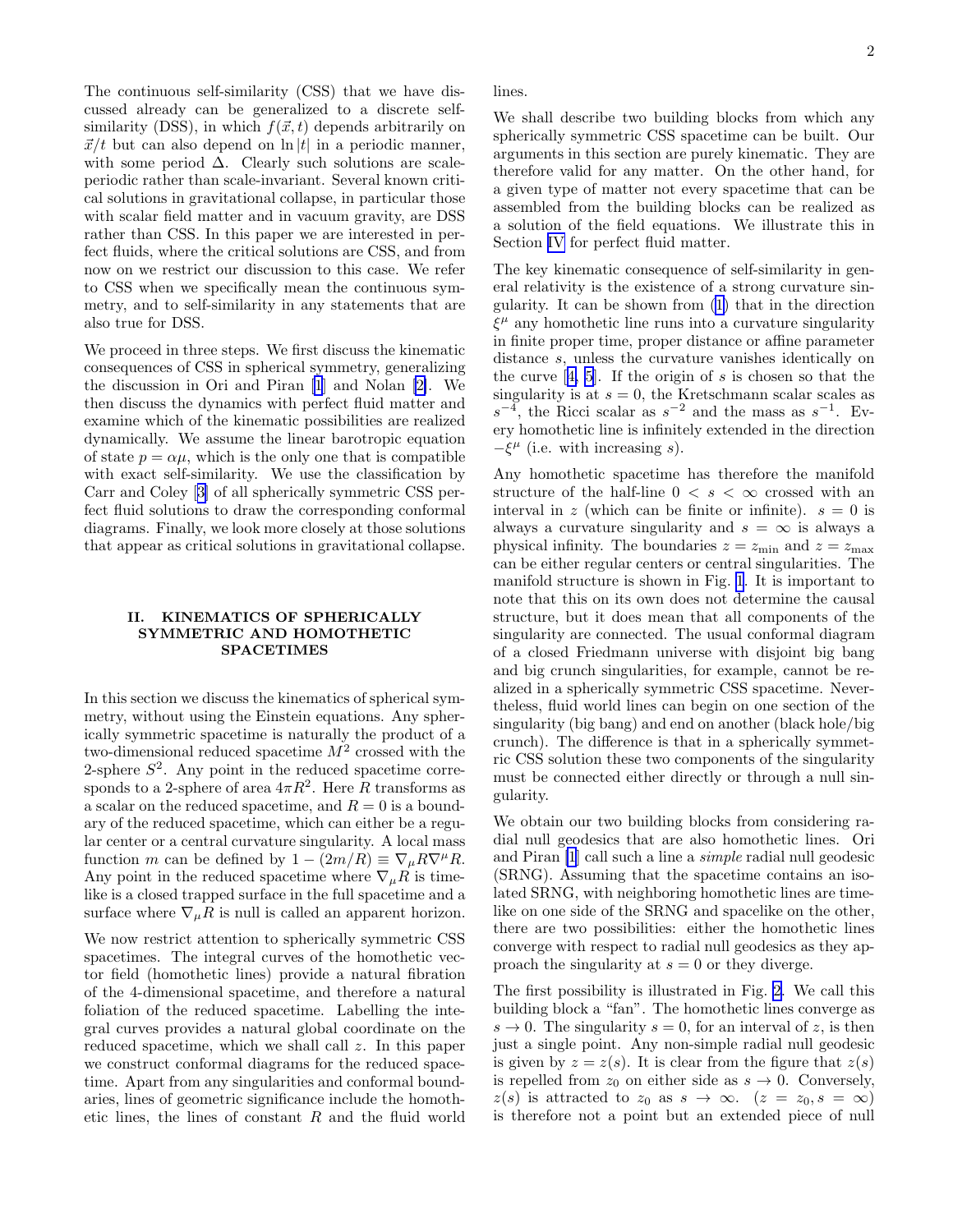<span id="page-2-0"></span>

FIG. 1: The manifold structure of any spherically symmetric self-similar spacetime: an interval  $z_{\text{min}} \leq z \leq z_{\text{max}}$  times the half-line  $0 < s < \infty$ . Note that this diagram is not a conformal diagram: although  $s = 0$  is shown here as a horizontal line, it could be a single point or a line with spacelike, timelike or null segments. Homothetic lines  $z = \text{const.}$  are shown bold with arrows that point to the singularity  $s = 0$ . The four cases where none, one or both of the limits  $z = z_{\text{min}}$  and  $z_{\text{max}}$  are singularities are shown.

infinity. In summary, the spacetime contains a fan when it contains a SRNG  $z = z_0$  such that  $z(s)$  for non-simple radial null geodesics approaches  $z_0$  as  $s \to \infty$ , that is it obeys  $[z(s) - z_0] dz/ds < 0$ . A fan implies a point singularity at  $s = 0$  for a finite range of z, and a null infinity at  $(s = \infty, z = z_0)$ .

The opposite structure is illustrated in Fig. 3. Here the non-simple radial null geodesics  $z = z(s)$  approach  $z = z_0$ as  $s \to 0$ , and are repelled from  $z_0$  as  $s \to \infty$ . Therefore the singularity  $(z = z_0, s = 0)$  is reached not just by one but many radial null geodesics, and so it is a null line. Conversely,  $s = \infty$  for a range of z on each side of  $z_0$  is a just a single point, rather than an extended piece, of null infinity. We call this structure a "splash" because the homothetic line  $z = z_0$  runs into the singularity at  $s = 0$ and then bifurcates to form the null singularity. The spacetime contains a splash when it contains a SRNG  $z = z_0$  such that  $z(s)$  for non-simple radial null geodesics approaches  $z_0$  as  $s \to 0$ . A splash implies a null central singularity at  $s = 0$ .

Note that the coordinates  $s$  and  $z$  break down at both  $s = 0$  and  $s = \infty$  in a fan or splash. Regular double null coordinates for a fan and a splash are constructed in[[5\]](#page-13-0). (This construction also proves that the singularity  $s = 0$  in a splash is null, a fact which was asserted but not proved in [\[1\]](#page-13-0) and[[2](#page-13-0)].) Note also that in principle the homothetic lines could be timelike (or spacelike) on both sides of the SNRG. In this case, one would only have the upper (or lower) half of the diagrams shown in Fig. 2 and Fig. 3, corresponding to what one might term a "semifan" or "semi-splash" respectively. However, we do not show the corresponding figures explicitly.



FIG. 2: A fan: a range of homothetic lines meet in a point on the singularity. Homothetic lines are shown bold with arrows that point to the singularity, in the direction  $\xi^{\mu}$ . One of them,  $z = z_0$ , is also a radial null geodesic (a SRNG). Four other (non-simple) radial null geodesics  $z = z(s)$  are shown as thin lines. The conformal diagram on the left is not compactified. On the right, the same conformal diagram has been compactified to show that  $(z = z_0, s = \infty)$  is a piece of null infinity.



FIG. 3: A splash: A SRNG  $z = z_0$  is flanked by homothetic lines that diverge from it as the singularity is approached. Homothetic lines  $z = \text{const.}$  are shown bold with arrows that point to the singularity. The SNRG branches and runs along the singularity. The singularity  $s = 0$  is null and is at finite distance. The conformal diagram on the left is not compactified. The conformal diagram on the right is compactified to show that a range of homothetic lines meet in a point at null infinity.

#### III. PERFECT FLUID MATTER

We now examine spherically symmetric CSS spacetimes with perfect fluid matter with the equation of state  $p = \alpha \mu$ , where p is the pressure,  $\mu$  is the total energy density, and  $0 \leq \alpha \leq 1$  is a constant. We briefly introduce notation based on [\[3](#page-13-0)] and [\[6](#page-13-0)]. The metric is given in comoving coordinates by

$$
ds^{2} = -e^{2\nu}dt^{2} + e^{2\lambda}dr^{2} + R^{2} d\Omega^{2},
$$
 (2)

where  $0 \leq r < \infty$  labels fluid worldlines. The fluid velocity is therefore  $U^{\mu} = (e^{-\nu}, 0, 0, 0)$ . Spherically symmetric CSS solutions can be put into a form in which all dimensionless quantities are functions only of the dimensionless self-similar variable  $z = r/t$ . In particular, we enforce homotheticity by demanding that

$$
\nu(t,r) = \nu(z), \qquad \lambda(t,r) = \lambda(z),
$$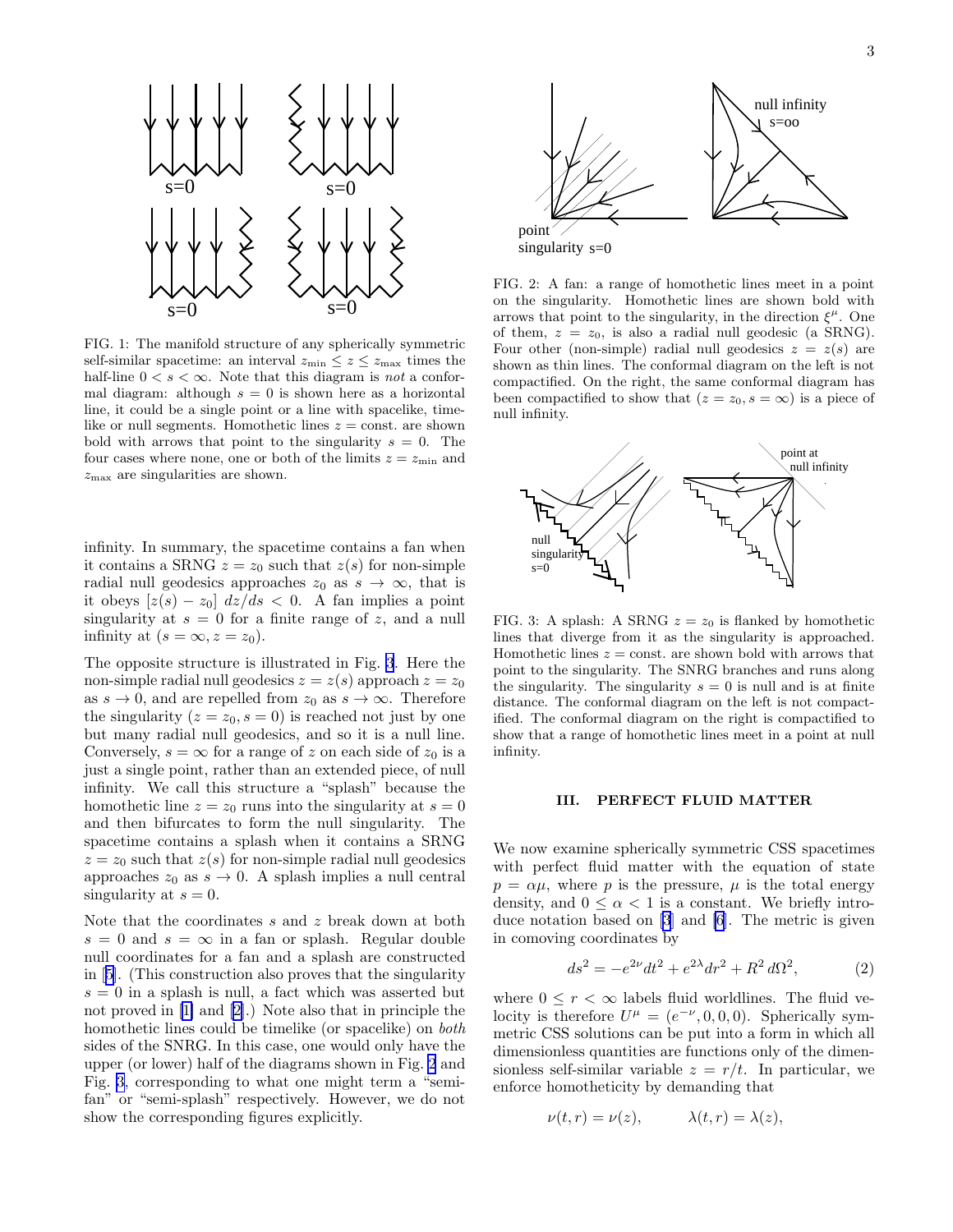$$
R(t,r) = rS(z), \qquad 8\pi G\mu(t,r) = r^{-2}\eta(z). \tag{3}
$$

<span id="page-3-0"></span>The homothetic vector defined by [\(1](#page-0-0)) is

$$
\xi^{\mu}\frac{\partial}{\partial^{\mu}} = -t\frac{\partial}{\partial t} - r\frac{\partial}{\partial r}
$$
 (4)

in these coordinates. Varying  $z$  for a given  $t$  specifies the spatial profile of various quantities. For a given value of  $r$  (i.e., for a given fluid element), it specifies their time evolution. The remaining gauge-freedom in CSS solutions corresponds to a scaling of the r and t coordinates.

Two quantities have special physical significance [\[3](#page-13-0)]. The first is the CSS mass function, which is defined in terms of the Hawking mass  $m(r, t)$  and the area radius  $R(t)$ :

$$
M(z) = \frac{m}{R}.\tag{5}
$$

One has an apparent horizon wherever  $M = 1/2$ . The second is the CSS velocity function

$$
V(z) = e^{\lambda - \nu} z,\tag{6}
$$

which represents the velocity of the spheres of constant z relative to the fluid. In geometric terms,

$$
\frac{\xi^{\mu}u_{\mu}}{\sqrt{\xi^{\nu}\xi_{\nu}}} = \frac{1}{\sqrt{1 - V^2}}.\tag{7}
$$

This should not be confused with the velocity of the fluid with respect to the lines of constant  $R$ , the "radial 3velocity", which we denote by  $V_R$ . Special significance is attached to values of z for which  $|V| = \sqrt{\alpha}$  and  $|V| =$ 1. The first corresponds to a sonic point, the second to a black-hole event horizon or a cosmological particle horizon. A useful relation is that for radial null geodesics

$$
d\ln r = \frac{d\ln z}{1 \pm V(z)},\tag{8}
$$

where the  $+$  and  $-$  signs correspond to ingoing and outgoing geodesics, respectively. This again shows that lines  $z = z_0$  where  $V(z_0) = \pm 1$  are both radial null geodesics and homothetic lines, that is they are SRNGs.

It should be noted that finite values of z sometimes correspond to zero or infinite  $R$  and zero values of  $z$  sometimes correspond to non-zero  $R$ . Also some solutions span both negative and positive values of  $t$ , which means that  $z = r/t$  jumps from  $-\infty$  to  $+\infty$ . (This occurs at  $t = 0$ , which is the homothetic line orthogonal to the fluid worldlines.)

Two of the Einstein equations can be solved in closed form to give  $\nu$  and  $\lambda$  in terms of z,  $S(z)$  and  $\eta(z)$ . One then obtains a second-order ODE for S and a first-order ODE for  $\eta$  in the independent variable z. The equation for  $d^2S/dz^2$  can be written as two first-order equations for  $dS/dz$  and  $dM/dz$ . One then obtains the system

$$
\frac{dM}{dz} = a(S, M, \eta, z), \tag{9}
$$

$$
\frac{dS}{dz} = b(S, M, \eta, z), \tag{10}
$$

$$
\frac{d\eta}{dz} = \frac{g(S, M, \eta, z)}{V^2(S, \eta, z) - \alpha},\tag{11}
$$

subject to the constraint

$$
c(S, M, \eta, z) = 0.
$$
\n<sup>(12)</sup>

Here a, b, c,  $V^2$  and g are known regular functions of M,  $S, \eta$  and the independent variable z. The constraint can in principle be used to eliminate  $z$  from the right-hand sides, so that one obtains a 3-dimensional dynamical system. Therefore, for a given value of  $\alpha$ , the space of solutions is locally 2-dimensional. In practice the constrained and non-autonomous form is retained for calculations.

Points where  $V = \pm \sqrt{\alpha}$  need particular attention. In phase space the condition  $V^2 = \alpha$  corresponds to a 2dimensional surface, which we call the *sonic surface*. Eqn (10) implies that solutions can be continued through the sonic surface only on the 1-dimensional line in phase space where both  $V^2 = \alpha$  and  $g = 0$ ; we call this the *sonic* line. We use the term sonic point for the 3-dimensional surface in spacetime where  $V^2 = \alpha$ .

The details are summarized for completeness in Appendix [A](#page-12-0). Here we discuss the effect that the existence of sonic points has on the local dimensionality of the solution space. The sonic line can be divided into three parts. It has a "focal" segment that cannot be crossed by any solution curves and is a repeller. It also has a "saddle segment", each point of which is crossed by two isolated analytic solutions. Finally, it has two "node" segments, each point of which is crossed by a 1-parameter family of  $C^1$  solutions and an isolated solution. All the  $C^1$ solutions are tangential to each other at the sonic line. Therefore, if one does not require the solution to be analytic, any of the  $C<sup>1</sup>$  solutions on one side of the sonic surface can be continued by any of the  $C<sup>1</sup>$  solutions on the other side. Like a saddle, a node is also crossed by two analytic solutions. One of these is a member of the  $C<sup>1</sup>$  family, while the other is the isolated solution.

The global dimensionality of the families of solutions that we discuss below can be determined as follows. If  $z_{\text{min}}$  is a singularity, the space of solutions locally has two free parameters. If it is a regular center, it obeys one condition and so the solution locally has only one free parameter. If the solution crosses the sonic point analytically (i.e. at a node or a saddle), it loses one parameter. For example, critical solutions have a regular center and are analytic at the sonic point, so there are no free parameters, indicating that there are at most isolated solutions with those properties. On the other hand, if the solution crosses a node as a  $C^1$  solution, the continuation is not unique and so gains one parameter. The same argument applies to any subsequent sonic point.

Note that the presence of a sonic point cannot be inferred from the conformal diagrams presented below. Each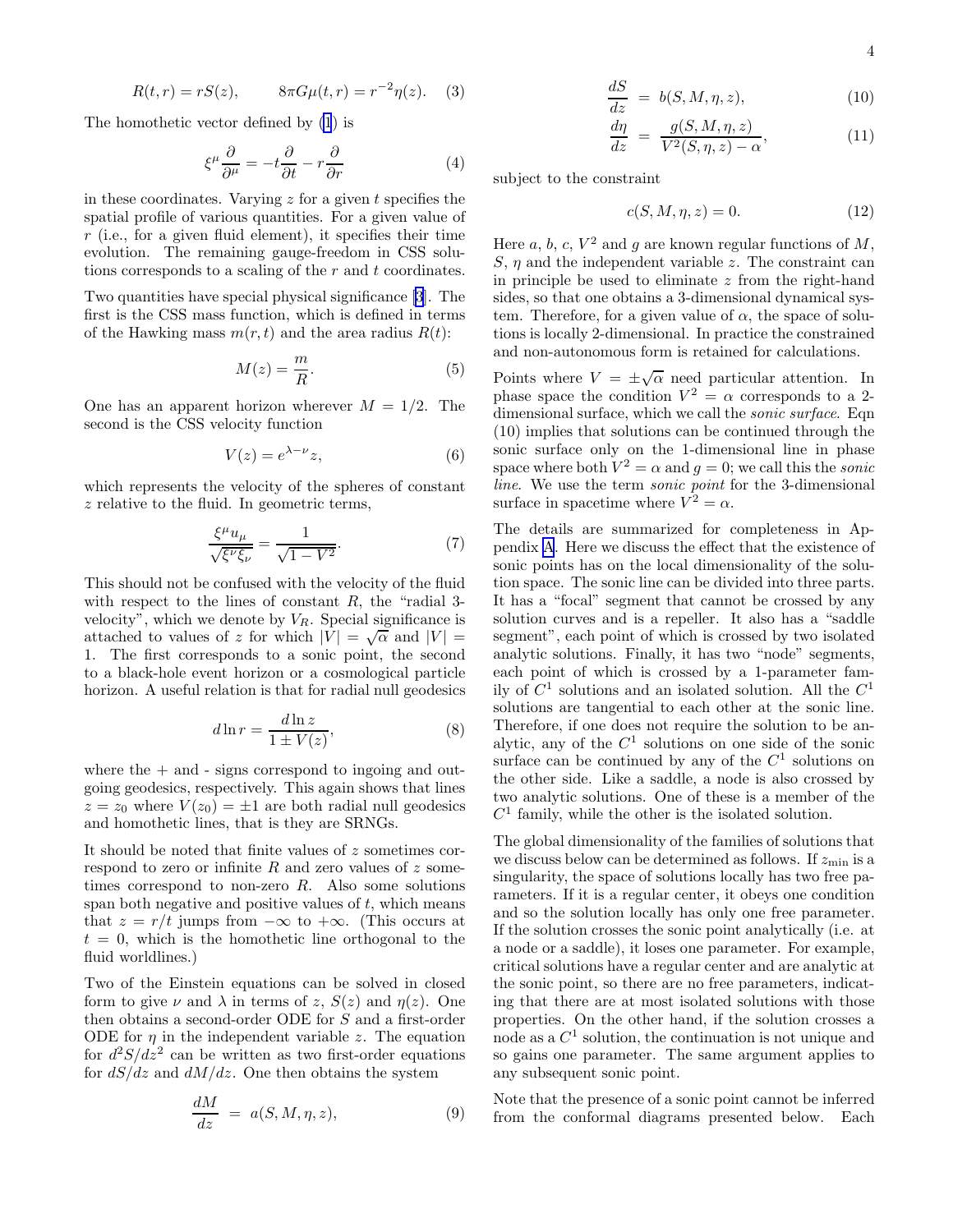<span id="page-4-0"></span>sonic point is a timelike homothetic line, but a region in which the homothetic lines are timelike need not contain a sonic point.

## IV. CAUSAL STRUCTURE OF PERFECT FLUID CSS SOLUTIONS

Carr and Coley[[3\]](#page-13-0) (from now on CC) classify solutions in terms of their behavior in the asymptotic limit  $|z| \rightarrow \infty$ , since this can only take one of a few simple forms: asymptotically Friedmann, asymptotically Kantowski-Sachs, what they term asymptotically 'quasistatic', and asymptotically Minkowski. There is also a family which asymptotes to the Minkowski form at finite z because  $R \to \infty$  there. In the conformal diagram, all these asymptotic behaviors are associated with the region near  $i^o$ . CC also discuss the behavior of solutions in the limit  $z \to 0$  and find that they are either exactly static or asymptotically Friedmann (corresponding to a 'regular' origin). There are also solutions which have their origin at finite z because  $R \to 0$  there, corresponding to a spacelike singularity. In the conformal diagram, these asymptotic behaviors are associated with the regions near  $i^+$  or  $i^-$ .

CC place considerable emphasis on the form of the scale factor  $S(z)$  since this specifies the physical behavior of the fluid elements. They also emphasize the form of the velocity function  $V(z)$  since this identifies event and particle horizons, sonic points and physical singularities. Although the  $V(z)$  representation does not yield a complete understanding of solutions – one is projecting solutions in a 3-dimensional space onto a particular 2-dimensional plane, so that many physically distinct solutions may be superposed – it uniquely specifies features relevant to the conformal structure. In particular,  $|V| = 1$  corresponds to a null line and infinite  $|V|$  corresponds to a singularity. Integrating Eq.  $(8)$  shows that the value of r at  $V = 1$  generally diverges for any outgoing photon, so this corresponds to  $I^+$ . Our strategy here is to present the form of the functions  $S(z)$  and  $V(z)$  for each of the types of solution and then to use these to construct the conformal diagram. We will also show some fluid lines and homothetic lines in each case.

Note that we can trivially set  $t \to -t$  and hence  $z \to -z$ in any CSS solution, and so obtain its time reverse. As a matter of convention, we shall present each solution in only one time orientation, with "big bang" singularities in the past and "black hole" singularities in the future. For example, Fig. [4](#page-5-0) describes an open universe that starts with a big bang and expands forever. Turned upside down, the same solution describes gravitational collapse from a regular initial state[[1\]](#page-13-0).

Carr et al.[[7, 8\]](#page-13-0) (from now on CCGNU) classify solutions in terms of the global causal properties of the homothetic vector  $\xi^{\mu}$  and this is particularly relevant in constructing the conformal diagram. The solutions are found to have five possible forms. There are type-T solutions for which  $\xi^{\mu}$  is always timelike; these develop a shock, since their orbits necessarily end at an irregular sonic point. There are type-S solutions for which  $\xi^{\mu}$  always is spacelike; these always have  $|V| > 1$  and include some asymptotically Friedmann and asymptotically quasi-static solutions. There are type-TS solutions, such as the flat Friedmann one, for which  $\xi^{\mu}$  changes causality once. Finally there are are type-TST, STST, and STSTS solutions with two, three and four causality changes, respectively.

Here we make this shorthand description more detailed by denoting the fans and splashes that separate the S and T regions by f and p. Finally we denote the two boundaries  $z_{\text{min}}$  and  $z_{\text{max}}$  by either r for a regular center or s for a singularity. Note that the upper case letters S and T denote regions, while the lower case letters f, p, r and s denote lines. All kinematically possible CSS spacetimes can be constructed systematically from an alphabet of six letters subject to the following rules: The first and last letter are r or s. The other letters are f, p, T, S. Capital letters and lower case letters must alternate.

#### A. Asymptotically Friedmann solutions

There are two 1-parameter families of asymptotically Friedmann solutions as  $|z| \to \infty$ , one with  $z > 0$  and the other with  $z < 0$ . The parameter characterizing these solutions measures the underdensity or overdensity relative to the flat Friedmann solution and is also associated with the asymptotic energy  $E$ . The  $z > 0$  solutions correspond to inhomogeneous models that start from an initial big bang singularity at  $z = \infty$   $(t = 0)$  and then, as z decreases, either expand to infinity or recollapse. The  $z < 0$  solutions are just the time-reverse of these but we do not discuss them explicitly. Depending on the value of E, two qualitatively different types of solution can be distinguished:

1) All solutions which are underdense  $(E > 0)$  or insufficiently overdense  $(E < 0$  but exceeding some negative critical value  $E_{\text{crit}}$ ) reach the sonic surface at  $V = \sqrt{\alpha}$ . They have  $V = 1$  at some point  $z_1$  and this corresponds to the cosmological particle horizon. The solutions in this class are of type ST for  $z > 0$  and are illustrated in Fig. [4.](#page-5-0) Those which reach the sonic line in the range of z corresponding to nodes may be attached to a subsonic  $(V < \sqrt{\alpha})$  solution which is regular solution at the origin. These solutions are also described by a single parameter and this is a measure of the density at the origin  $z = 0$ , so the transonic solutions represent density fluctuations that grow at the same rate as the particle horizon. They are generally non-analytic at the sonic point. While there is a continuum of regular underdense solutions, regular overdense solutions only occur in narrow bands (with just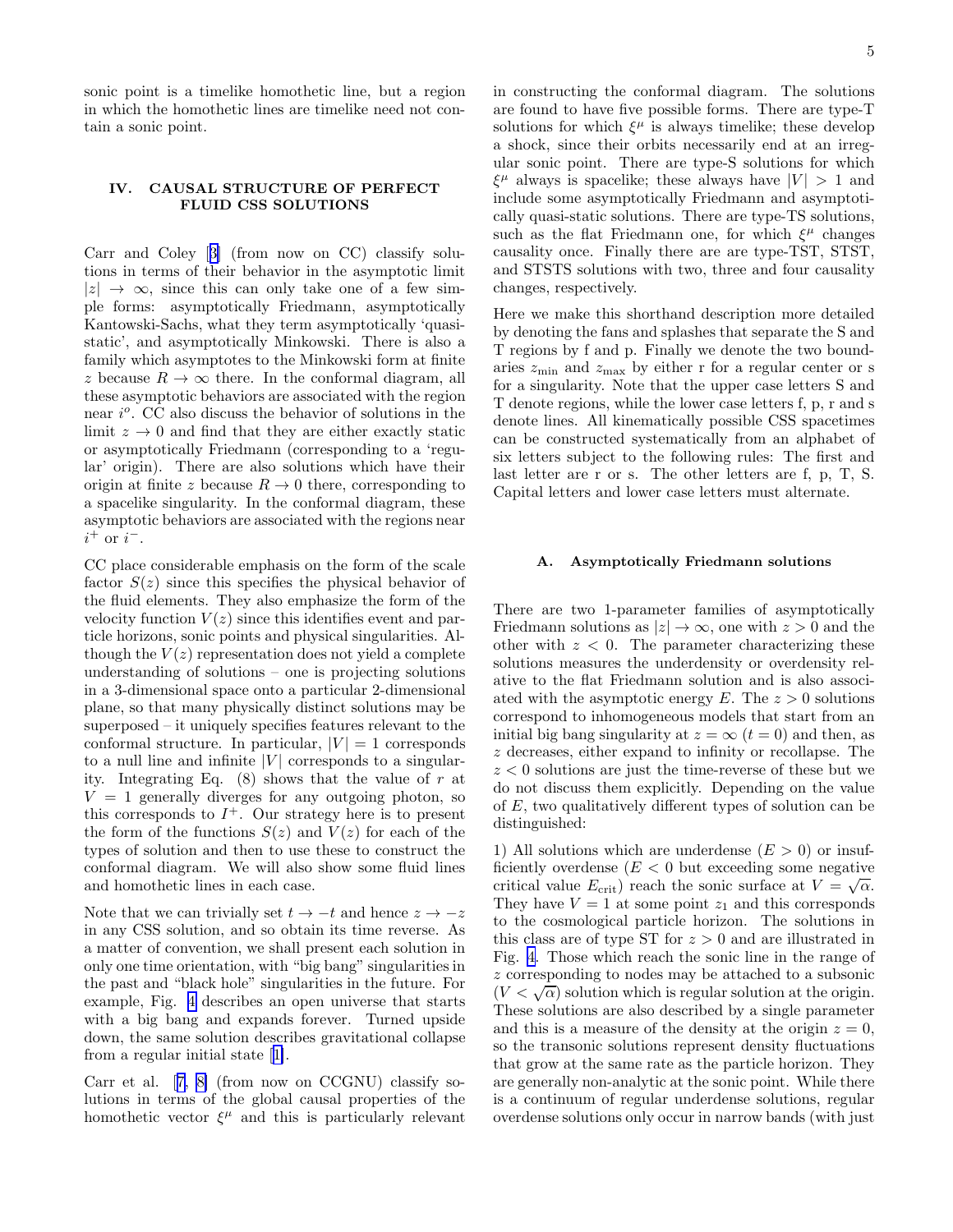<span id="page-5-0"></span>

FIG. 4: The form of  $S(z)$  and  $V(z)$  for the asymptotically Friedmann solutions which expand forever, together with the conformal diagram. Homothetic lines are shown, together with a single fluid world line (shown broken). The arrows, here and in all diagrams that follow, indicate the direction of time. The causal structure is "singularity, region where the homothetic lines are spacelike, fan, timelike region, regular center", or sSfTr in our shorthand notation.

one solution per band being analytic). The overdense solutions exhibit oscillations in the subsonic region and solutions with larger numbers of oscillations form ever narrower bands within the one-oscillation band (in terms of the ranges of  $z$  at the sonic line). The higher bands are all nearly static near the sonic point, although they depart from the static solution as they approach the origin. The conformal diagram for these solutions is essentially identical to that for flat Friedmann itself.

2) Solutions that are sufficiently overdense with respect to the flat Friedmann solution (i.e. for E less than the critical value  $E_{\text{crit}}$ ) have the feature that V reaches a minimum and then rises again to infinity as  $z$  decreases to some finite value  $z_S$ . This indicates the formation of a singularity at which  $S \to 0$  and  $\mu \to \infty$  for finite a value of z. The solutions in this class are of type STS or S and are illustrated in Fig. 5 and Fig. [6](#page-6-0), respectively. They correspond to black holes growing at the same rate as the Universe. [Note that the type STS solution with the smallest value of  $z<sub>S</sub>$  is the one for which the minimum value of V is  $1/\sqrt{\alpha}$  and this solution must touch the sonic surface at the value of z associated with the saddle/node transition.] Providing E exceeds some other critical value  $E_*$ , the minimum of V is below 1, as illustrated in Fig. 5, so there is a black-hole event horizon at  $z_2$  and a cosmological particle horizon at  $z_1$  where  $V = 1$ . However, it should be stressed that the conformal diagram is very different from that for a non-self-similar black hole in a flat Friedmann background. In particular, the black hole singularity is connected to the big bang singularity and



FIG. 5: The form of  $S(z)$  and  $V(z)$  for the asymptotically Friedmann solutions which contain a black hole with an event horizon, together with the conformal diagram. There is a fan at  $z = z_{ph}$  and a splash at  $z = z_{eh}$ , and the causal structure is sSfTpSs.

necessarily naked for a while. For  $E < E^*$ , the minimum of  $V$  is above 1, as illustrated in Fig. [6,](#page-6-0) and the entire Universe is inside the black hole. (However, there is always an apparent horizon since CC show that the minimum of M is necessarily below  $1/2$ .) In this case, the conformal diagram has two spacelike singularities and there are no null infinities. This is because the integral over([8\)](#page-3-0), for both signs, converges as  $z \to \infty$  and  $z \to z_S$ , so any null geodesic covers only a finite range of  $\ln r$  between the big bang singularity and the black hole/big crunch singularity. This contrasts with the conformal diagram for a recollapsing Friedmann universe, which has two separated spacelike singularities.

Note that when the minimum of  $V$  exactly equals 1, the conformal diagram in Fig. 5 loses the part in which the homothetic lines are timelike and so there is no longer a naked singularity. In terms of causal structure, the "fTp" part of Fig. 5 is replaced by a "semi-fan" and a "semi-splash". However, the conformal diagram is still very different from the one shown in Fig. [6,](#page-6-0) so there is a qualitative change as the minimum of V passes through 1. In the cases discussed below, similar considerations apply whenever V has an extremum at  $\pm 1$ , but we will not comment on this explicitly.

#### B. Asymptotically quasi-static solutions

As discussed by CC, there is exactly one self-similar static solution for each value of  $\alpha$  and a 1-parameter family of solutions that are asymptotically static (in the sense that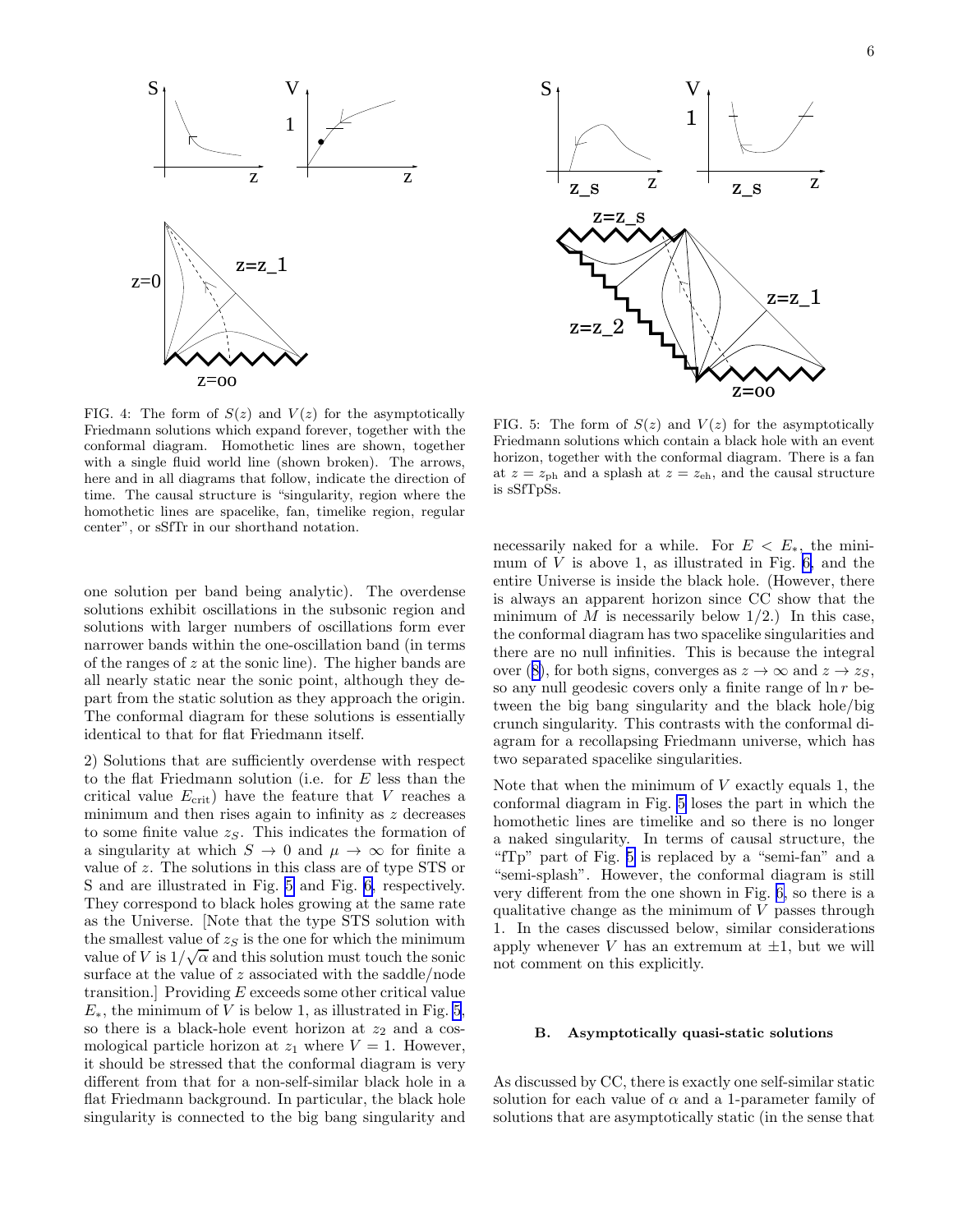<span id="page-6-0"></span>

FIG. 6: The form of  $S(z)$  and  $V(z)$  for the asymptotically Friedmann solutions which contain a "universal" black hole, together with the conformal diagram. The causal structure is sSs, with no fan or splash, and homothetic lines are spacelike everywhere.

the radial 3-velocity  $V_R$  tends to zero as  $|z| \to \infty$ ). There is also a 2-parameter family of solutions that are asymptotically "quasi-static" (in the sense that  $V_R$  is finite but not necessarily zero). However, it should be emphasized that the solutions in this class may only be close to the static solution for part of their evolution. One of the two parameters can be taken to be the asymptotic energy  $E$ , while the other (denoted by  $D$ ) gives the value of z at the big bang or big crunch singularity. Note that  $D$ , unlike  $E$  and  $V_R$ , cannot be expressed explicitly in terms of the asymptotic parameters, so it is sometimes more convenient to use  $V_R$  as the second parameter.

The key feature of these asymptotically quasi-static solutions is that they span both negative and positive values of z and necessarily pass from  $z = -\infty$  to  $z = +\infty$ , whereas the asymptotically Friedmann solutions are confined to  $z > 0$  or  $z < 0$  and are symmetric. This is because the big bang occurs at  $z = -1/D$  (corresponding to a negative value of  $t$ ) in these solutions, so the limit  $|z| \to \infty$  has no particular physical significance. These solutions can be interpreted as inhomogeneous cosmological models with an advanced big bang. Equivalently, for the time-reversed solutions, there is a big crunch singularity at  $z = \pm 1/D$ . There are two types of asymptotically quasi-static solutions. Those with  $E$  exceeding some negative critical value  $E_{\text{crit}}(D)$  expand or collapse forever. Those with  $E < E_{\rm crit}(D)$  expand and then recollapse.

1) Ever-collapsing solutions. These start out from an infinitely dispersed state and describe the collapse of an inhomogeneous gas cloud to a singularity at  $z = +1/D$ (i.e., after  $t = 0$ ). (The ever-expanding solutions are just the time reverse of these and will not be considered explicitly.) They are of type TS or TSTS and illustrated in Fig. 7 and Fig. [8.](#page-7-0) They start with  $V = 0$  at  $z = 0$ and then, as z decreases, reach a sonic point where  $V =$  $\sqrt{\alpha}$ . In this context, it should be noted that the second



FIG. 7: The form of  $S(z)$  and  $V(z)$  for the ever-collapsing asymptotically quasi-static solutions which contain a naked singularity, together with the conformal diagram. The causal structure is rTfSfTpSs.

parameter D has relatively little effect on the form of the solutions in the subsonic regime. Indeed, all solutions apart from the exactly static one must be asymptotic to the flat Friedmann solution at small  $|z|$ . In particular, the models can collapse from infinity (i.e.  $S \rightarrow \infty$  as  $z \to 0$  or  $t \to -\infty$ ) only if E is positive or lies in discrete bands if negative. The subsonic solution is then attached to a supersonic asymptotically quasi-static solution at the sonic line. The supersonic solutions pass through a Cauchy horizon at  $z_1$  (where  $V = 1$ ) before tending to the quasi-static form at  $z = -\infty$  and jumping to  $z = +\infty$ . As z further decreases, V first reaches a maximum and then diverges to minus infinity when it encounters the singularity at  $z = 1/D$ . The maximum will be above -1 if E is less than some negative value  $E_+(D)$  and there will then be two points  $z_2$  and  $z_3$  where  $V = -1$ . This case is illustrated in Fig. 7 and the conformal diagram is a combination of the one shown in Fig. [4](#page-5-0) and Fig. [5](#page-5-0). This shows that one necessarily has a naked singularity, as pointed out by Ori and Piran. The maximum of V will be below -1 for  $E > E_+(D)$  and this case is illustrated in Fig. [8.](#page-7-0) The conformal diagram now resembles the one in Fig. [4,](#page-5-0) except that the singularity has  $z = 1/D$  rather than an infinite value of z.

2) Expanding and recollapsing solutions. Solutions with E less than the critical value  $E_{\text{crit}}(D)$  expand from an initial singularity in the  $z < 0$  region and then recollapse to another singularity in the  $z > 0$  region. They are of type S, STS or STSTS. The value of z is  $-1/D$  at the initial singularity but depends on both  $E$  and  $D$  at the final one. As z decreases from  $-1/D$ , V rises from  $-\infty$ , reaches a maximum below  $-\sqrt{\alpha}$  and then tends to the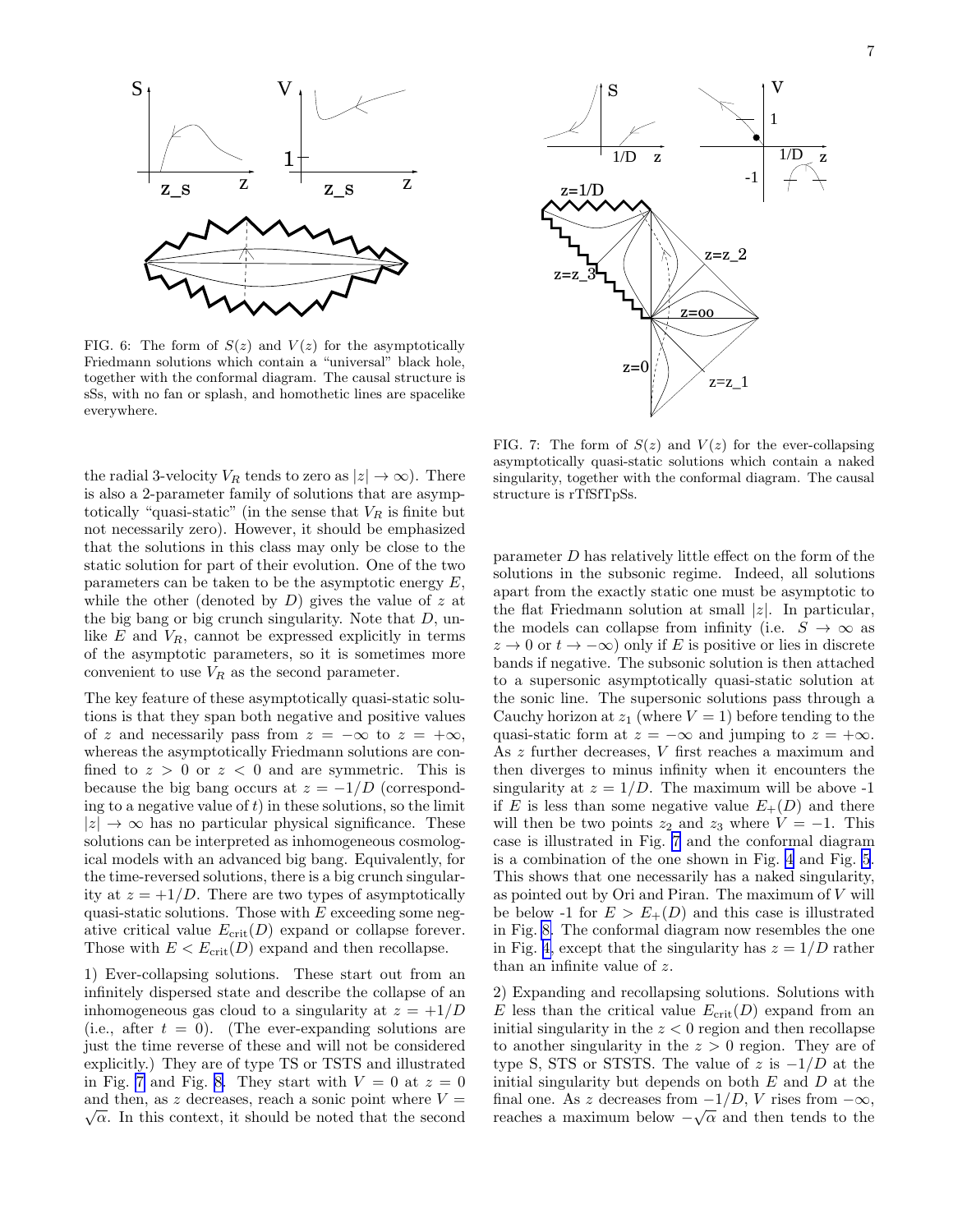<span id="page-7-0"></span>

FIG. 8: The form of  $S(z)$  and  $V(z)$  for the ever-collapsing asymptotically quasi-static solutions which do not contain a naked singularity. The conformal diagram is the same as in Fig. [4](#page-5-0), with structure sSfTr, although upside down.

quasi-static form as  $z \to -\infty$ . The solution then jumps to  $z = +\infty$  and enters the  $z > 0$  regime. As z continues to decrease, V decreases to a minimum above  $\sqrt{\alpha}$  and then tends to  $+\infty$  at the value of z corresponding to the recollapse singularity. We now have four possible situations, depending on whether the minimum of  $V$  is above or below  $+1$  and whether the maximum of  $V$  is above or below  $-1$ . If  $V_{\text{max}} > -1$  and  $V_{\text{min}} > 1$ , one necessarily has a black-hole event horizon at  $z_1$  and a cosmological particle horizon at  $z_2$  in the  $z < 0$  regime. This occurs if E exceeds some negative value  $E_*(D)$  and the minimum of V will reach  $\sqrt{\alpha}$  when E reaches  $E_{\text{crit}}(D)$ , corresponding to the last recollapsing solution. In this case, the solution is of the STS type and illustrated in Fig. 9. The conformal diagram just resembles that in Fig. [5](#page-5-0), except that the initial singularity is at  $z = 1/D$  rather than  $z = \infty$ , and this shows that the black hole singularity is necessarily naked. The case with  $V_{\text{max}} < -1$ and  $V_{\text{min}}$  < 1 is equivalent to this and not shown explicitly. The case with  $V_{\text{max}} > -1$  and  $V_{\text{min}} < 1$  is of the STSTS type and illustrated in Fig. 10. There are now four points  $(z_1, z_2, z_3, z_4)$  at which  $V = 1$  and so the conformal diagram is more complicated, though the singularity structure is unaltered. The case with  $V_{\text{max}} < -1$ and  $V_{\text{min}} > 1$  is illustrated in Fig. [11.](#page-8-0) There are now no points where  $V = 1$  and so the conformal diagram is as in Fig. [6](#page-6-0). In principle, there might be solutions with  $E < E_{\text{crit}}(D)$  in which V has neither a maximum nor a minimum. However, such solutions would have two sonic points and parameter-counting suggests that it is unlikely that any solution having crossed the sonic surface once in a saddle could cross it again.

The exact static solution is illustrated in Fig. [12](#page-8-0). The conformal diagram has the Minkowski form at large distance but there is a timelike naked singularity at the origin and points  $z_1$  where  $V = -1$  and  $z_2$  where  $V = 1$ . Note that there are no solutions which are asymptotic to the static solution at  $z = 0$  apart from the static solution itself, so there are no perturbations of the exact static solution. The asymptotically quasi-static solutions with a regular centre are asymptotically Friedmann at  $z = 0$ .



FIG. 9: The form of  $S(z)$  and  $V(z)$  for the recollapsing asymptotically quasi-static solutions which contain two singularities, one of which is naked. This shows the case  $V_{\text{max}} > -1$  and  $V_{\text{min}} > 1$ . Both this case and the case with  $V_{\text{max}} < -1$  and  $V_{\text{min}}$  < 1 have the conformal diagram of Fig. [5](#page-5-0) except that the big bang singularity is at  $z = -1/D$  instead of  $z = \infty$ .



FIG. 10: The form of  $S(z)$  and  $V(z)$  for the recollapsing asymptotically quasi-static solutions which contain two naked singularities, together with the conformal diagram. The structure is sSfTpSfTpSs.

## C. The asymptotically Minkowski solutions with  $\alpha > \frac{1}{5}$

There are two families of asymptotically Minkowski solutions in the  $z > 0$  regime and both are physical only for  $\alpha > \frac{1}{5}$ . Equivalent (time reversed) solutions exist in the  $z < 0$  regime but we do not discuss these explicitly.

A) The first family is described by two parameters and has  $V \to 1$ ,  $S \to \infty$  and  $\mu \to 0$  at some finite value  $z = z_*$ . In this limit,

$$
\dot{V}/V = -(5\alpha - 1)/(1 - \alpha). \tag{13}
$$

This family is illustrated in Fig. [13.](#page-9-0) Although the value of z is finite at  $z_*$ , the Schwarzschild radial distance  $(R =$  $rS$ ) is infinite, as is clearly seen in the  $S(z)$  diagram. These are the "explosive solutions" of Ori and Piran[[1\]](#page-13-0), in which the fluid velocity approaches the speed of light,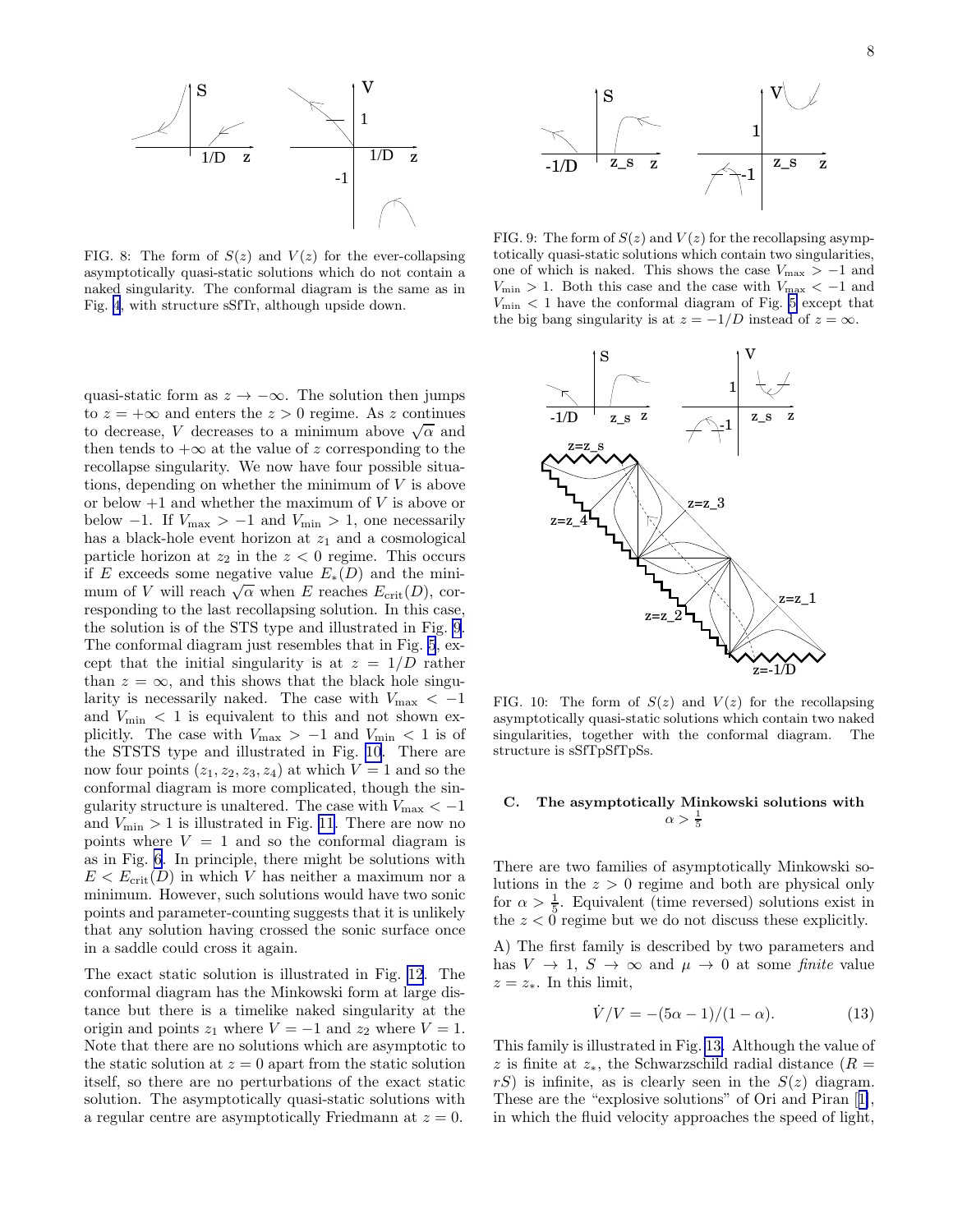<span id="page-8-0"></span>

FIG. 11: The form of  $S(z)$  and  $V(z)$  for the recollapsing asymptotically quasi-static solutions which contain no naked singularities. The conformal diagram is the same as in Fig. [6,](#page-6-0) with structure sSs.



FIG. 12: The form of  $S(z)$  and  $V(z)$  for the exact static solution, together with the conformal diagram. The structure is sTfSfTs.

leaving null data for flat spacetime on an outgoing null cone.

B) The second family is described by one parameter and has  $V \to V_* > 1$ ,  $S \to \infty$  and  $\mu \to 0$  as  $z \to \infty$ . The expression for  $V_*$  is

$$
V_* = \frac{\alpha(\alpha+1) + \sqrt{\alpha(\alpha^3 - \alpha^2 + 3\alpha + 1)}}{1 - \alpha}.
$$
 (14)

This family is illustrated in Fig. [14.](#page-9-0) Note that the  $V_*$ decreases as  $\alpha$  decreases and reaches 1 when  $\alpha = 1/5$ .

In both cases, the limit  $S \to \infty$  can be regarded as corresponding to an infinitely dispersed state, analogous to the late stage of an open Friedmann model. Also both families of solutions have  $m/R \rightarrow 0$  in the asymptotic limit. The mass  $m$  itself tends to a finite value in case A but to zero in the case B. It is important to realize that these solutions are not asymptotically flat in the usual sense. Rather, they are perfect-fluid spacetimes for which the Minkowski geometry is obtained asymptotically along certain coordinate lines. This is reminiscent of the open Friedmann solution, which asymptotically

approaches the Milne model along certain time lines.

As can be seen in Figs. [13](#page-9-0) and [14,](#page-9-0) both families contain solutions that can be connected either to the origin  $z = 0$  (via a sonic point) or to a singularity (for which  $S \to 0$  at some finite value  $z_S$ ). The former are of type T or ST and correspond to singularity-free models which collapse and then bounce at some finite density into another expansion phase. The latter are of type S and collapse to a singularity without passing through a sonic point. We therefore have four situations. The bouncing 2-parameter case is illustrated in the left conformal diagram of Fig. [13.](#page-9-0) The conformal structure is very similar to the Minkowski case and can indeed be extended to a solution whose conformal structure is exactly like Minkowski if one adds another Minkowski patch to the top-left corner (shown dotted). There is a point singularity at  $r = t = 0$ . Since  $\mu r^2 = 0$  at  $z = z_*$ , there is a singularity only where  $r = 0$ . The conformal diagram for the collapsing 2-parameter case is shown on the right of Fig. [13.](#page-9-0) This could also be attached to a Minkowski region (shown dotted), in which case it is similar to the conformal diagram in Fig. [7.](#page-6-0) It might also in principle be patched on to the top corner of the left conformal diagram. The 1-parameter case is illustrated in Fig. [14](#page-9-0). Although  $V = V_* > 1$  is finite as  $z \to \infty$ , the surface  $z = \infty$  is not actually spacelike but consists of two null branches. As shown in appendix [B,](#page-12-0) one of them is an outgoing null surface at finite distance – as in the type A solutions, it is possible to glue it onto Minkowski here – and the other branch is  $I_{+}$ .

Note that there is a 1-parameter family of singular solutions for each value of  $z_s$ . Most of these will be asymptotic to either a type-A asymptotically Minkowski solution or a quasi-static solution. However, for sufficiently large values of  $z_S$ , there will also be one type-B asymptotically Minkowski solution and one asymptotically Friedmann solution. The limiting value of  $z<sub>S</sub>$  is the same in each case, reflecting the fact that the conditions at large values of z have little influence on what happens near the singularity.

#### D. Asymptotic Kantowski-Sachs solutions

The final class of models is associated with the Kantowski-Sachs solution. For each  $\alpha$  there is a unique self-similar Kantowski-Sachs solution and there also exists a 1-parameter family of solutions asymptotic to this at both large and small values of  $|z|$ . Solutions with  $-1/3 < \alpha < 1$  are probably unphysical because the mass is negative and they are also tachyonic for  $0 < \alpha < 1$ . Solutions with  $-1 < \alpha < -1/3$  avoid these unsatisfactory features. Although such equations of state violate the strong energy condition, they could could well arise in the early Universe due to inflation or particle production effects.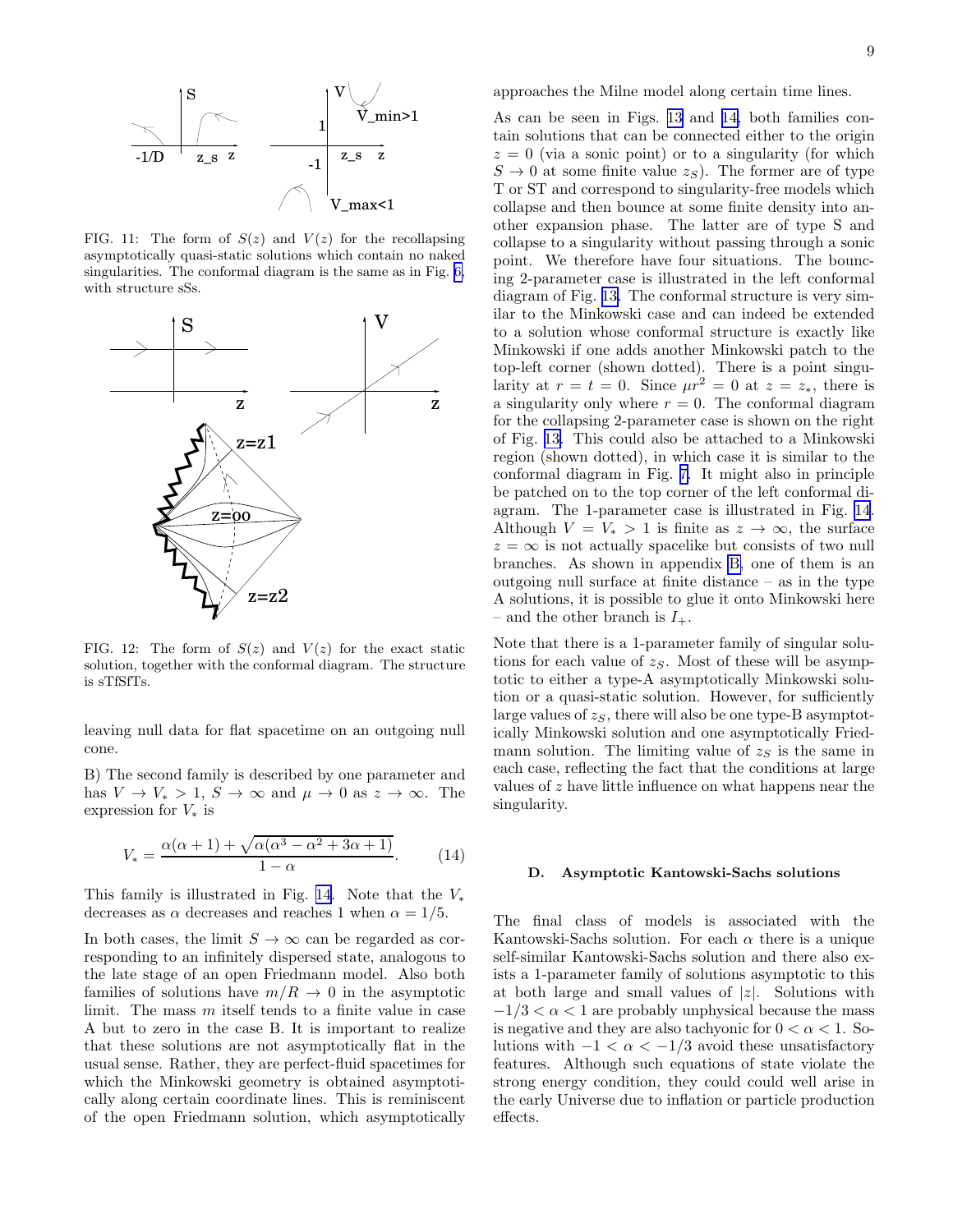<span id="page-9-0"></span>

FIG. 13: The form of  $S(z)$  and  $V(z)$  for the 2-parameter bouncing and collapsing asymptotically Minkowski solutions, together with the conformal diagram. There are two solutions which are geodesically incomplete. Each of them can separately be continued as Minkowski, and this is shown by the thin dashed line. One fluid world line is shown as a thicker dashed line. The two solutions can also be glued together at  $z = z_s$ . Note that in this case  $z = z_*$  is a fan on one side and a splash on the other, because  $V(z)$  has a minimum at  $V = 1$ there, rather than crossing  $V = 1$ . The causal structure of the incomplete spacetime on the left is rTfSfTf. The causal structure of the incomplete spacetime on the right is pSs.



FIG. 14: The form of  $S(z)$  and  $V(z)$  for the 1-parameter bouncing and collapsing asymptotically Minkowski solutions. The conformal diagram and the causal structure are the same as in Fig. 13, with  $z_*$  replaced by  $z = \infty$ .

In the asymptotically KS solutions,  $S \propto z^{-1}$  and V is also a decreasing power of z for  $-1 < \alpha < -1/3$ . Thus both S and V decrease to 0 as  $z \to \infty$ , as indicated in Fig. 15. This means that there is a timelike singularity at  $t = 0$ and there is no spacelike infinity since  $R$  depends only on t. The conformal diagram is therefore as indicated in Fig. 15. The KS solution can be obtained from the static one by changing the value of  $\alpha$  and interchanging r and t; this explains why the conformal diagram of the KS solution resembles one half of that of the static solution [[3\]](#page-13-0).



FIG. 15: The form of  $S(z)$  and  $V(z)$  for the asymptotically Kantowski-Sachs solutions with  $-1 < \alpha < -1/3$ , the only physical ones. The causal structure is sTfSr.

## V. CRITICAL SOLUTIONS AND SHOCKS

Critical phenomena in gravitational collapse arise during the evolution of asymptotically flat regular initial data that are close to the threshold between black hole formation and dispersion. Such near-critical data approach a universal intermediate attractor before they either form a black hole or disperse. In dynamical systems terms, this "critical solution" is an attractor of codimension one, whose stable manifold separates the phase space into solutions that form a black hole and those that disperse. In terms of perturbation theory, it must have exactly one unstable linear perturbation mode, such that adding any amount of the unstable mode with one sign eventually drives the solution to collapse, and adding any amount with the opposite sign drives it to dispersion.

The property of being at the boundary of collapse can be realized in two ways: either the solution is static, corresponding to an unstable star, or it is self-similar, corresponding to scale-invariant collapse to a point. In "type II" critical phenomena the critical solution is self-similar (either CSS or DSS), and the black hole mass  $m_{\text{bh}}$  as a function of the initial data exhibits a power-law scaling of the form

$$
m_{\rm bh} \sim (p - p_*)^{\gamma}.
$$
 (15)

Here  $p$  is any one parameter of the initial data that is being varied while all other parameters remain fixed, and  $p_*$  is its critical value, such that data with  $p > p_*$  form a black hole, while data with  $p < p_*$  disperse. The critical exponent  $\gamma$  is independent of the initial data, and depends only on the symmetry of the system under consideration and type of matter. It can be related to the growth rate of the unstable mode of the critical solution [[9, 10\]](#page-13-0).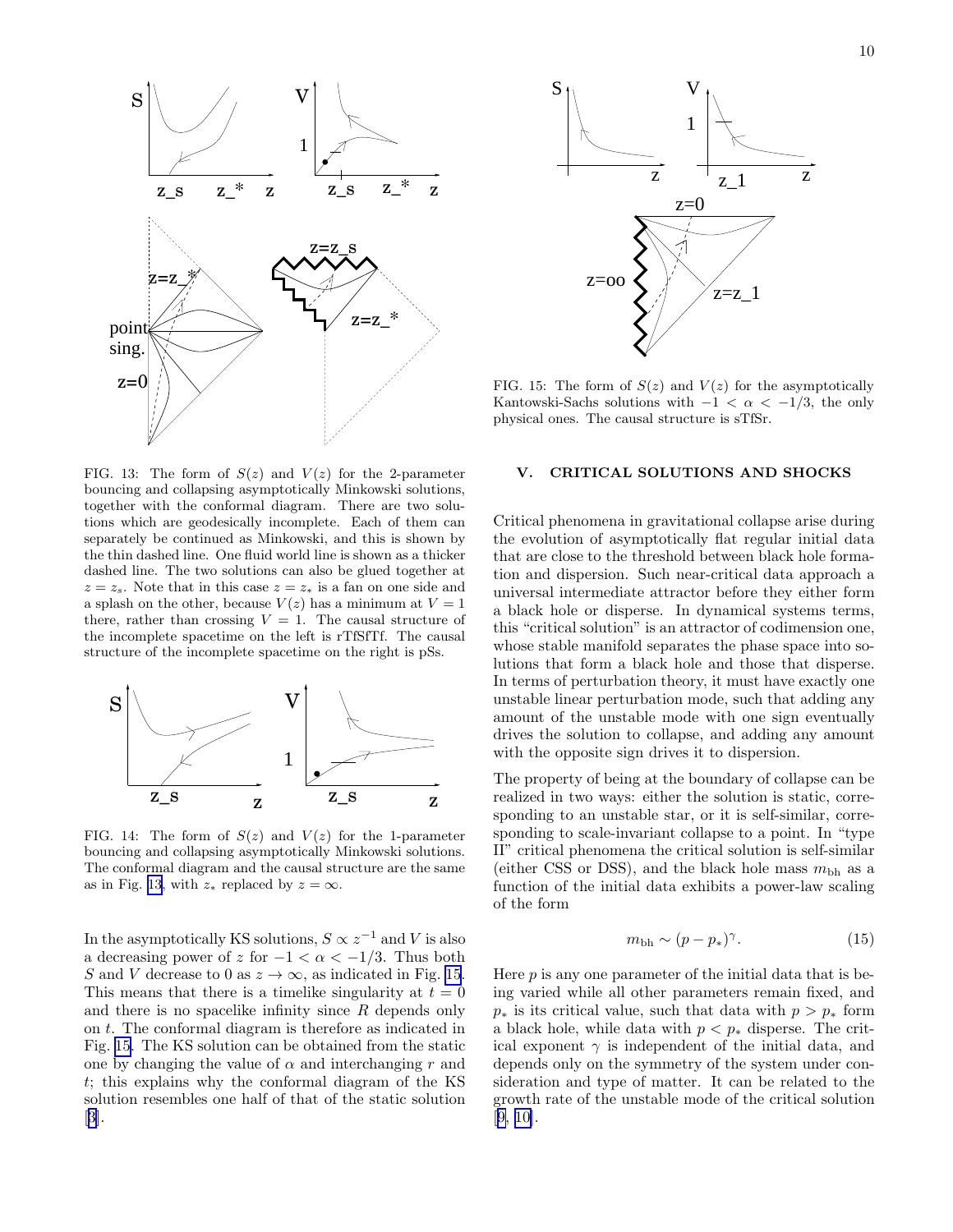Type II critical phenomena were first described by Choptuik[[11\]](#page-13-0) for the spherically symmetric massless scalar field. Abrahams and Evans [\[12](#page-13-0)] described type II critical phenomena for axisymmetric vacuum gravity. In both cases the critical solution is DSS. The critical collapse of a spherically symmetric perfect fluid, the system which interests us here, was first investigated by Evans and Coleman [\[13\]](#page-13-0) and is CSS. Many other systems were investigated subsequently and it seems that critical phenomena are generic. For a recent review, see [\[9\]](#page-13-0).

Critical phenomena arise from any smooth initial data, in particular from analytic initial data. The time evolution of these data is analytic until the singularity occurs. (In fluids, it is possible that a shock could form first, but empirically this is not the case.) The critical solution, if it is to approximate such evolutions, must share this analyticity property. A spherically symmetric CSS fluid critical solution in particular must be analytic at the center to the past of the singularity and at the sonic point to the past of the singularity. These requirements define a boundary value problem between the regular center and the first sonic point. This problem admits a countable family of solutions which are parameterized by the number of zeros of the radial velocity  $V_R$ . The critical solution (with one unstable mode) turns out to be the one with a single zero [\[14](#page-13-0)], with the fluid ingoing in a central region and outgoing in the exterior. These solutions were first obtained numerically in [\[13](#page-13-0)] for  $\alpha = 1/3$ , in [\[10, 15\]](#page-13-0) for  $0 < \alpha < 0.89$  $0 < \alpha < 0.89$  $0 < \alpha < 0.89$ , and in [[16\]](#page-13-0) for  $0 < \alpha < 1$ .

Type II critical solutions have renewed interest in the study of self-similar solutions in general relativity. We have seen that every self-similar spacetime has a strong curvature singularity  $s = 0$  (unless it is flat). In critical solutions this singularity is naked, in the sense that light rays can escape from regions of arbitrarily high curvature with a finite redshift. In the collapse of near-critical initial data, the solution is well-approximated by the critical solution down to a lower cut-off scale of  $s \sim |p-p_*|$ . Consequently the maximal value of the Kretschmann scalar that can be seen is  $|p - p_*|^{-4}$ . In the limit in which the parameter  $p$  is tuned to its critical value  $p_*,$  the naked singularity of the critical solution is seen. Therefore the naked singularity of the critical solution is produced from a set of codimension one in the space of smooth and asymptotically flat data.

Because the critical solution is determined by analyticity at the center in the past of the singularity and the past sound cone of the singularity, its continuation from the past sound cone is unique up to the future light cone of the singularity, which acts as a Cauchy horizon. We shall briefly discuss possible continuations beyond the Cauchy horizon, but this is likely to be irrelevant to gravitational collapse because quantum gravity effects are expected to become important at very high curvature.

The nature of the critical solution in spherical perfect fluid collapse with the equation of state  $p = \alpha \mu$  has been discussed by CCGNU [\[8](#page-13-0)]: For  $0.28 < \alpha < 1$  the critical solution is of the asymptotically Minkowski A type, and for the special value  $\alpha \simeq 0.28$  it is asymptotically Minkowski type B. In both cases the spacetime structure is given by the left conformal diagram in Fig. [13](#page-9-0).

The simplest continuation beyond the Cauchy horizon at  $z = z_*$  would be a wedge of flat empty spacetime, as indicated by the thin dashed line in the left diagram in Fig. [13.](#page-9-0) In this case, the CSS singularity is a single point. The Ricci scalar at the center diverges as  $t^{-2}$  for  $t < 0$ , and vanishes for  $t > 0$ .

Another possible continuation would be the right conformal diagram in Fig. [13](#page-9-0). From the general arguments in Section [III](#page-2-0) we see that such continuations form a 2 parameter family. In this case the singularity has a null branch which is completely covered by a spacelike branch. Note that this continuation is filled by fluid particles that emerge from the null branch of the singularity and end at the spacelike branch. It could therefore be described as a black hole expanding at the speed of light or as a baby universe. A distant observer would see the  $t^{-2}$  divergence of the curvature at the center, but would be swallowed by the expanding black hole at  $t = 0$ .

For  $0 < \alpha < 0.28$ , the critical solution is asymptotically quasi-static, but its causal structure differs from the asymptotically quasi-static solutions that we have discussed already. The reason is that it crosses the sonic surface twice. The structure of the critical solutions with  $0 < \alpha < 0.28$  up to the second sonic point is TST and shown in Fig. [16.](#page-11-0) We call the second sonic point the sonic horizon, in analogy to the Cauchy horizon of the singularity. CCGNU find that at the sonic horizon the critical solution reaches the sonic surface away from the sonic line. As discussed in Appendix [A](#page-12-0), this means that it cannot be continued as a  $C^0$  solution, so the density gradient and velocity gradient become infinite at the sonic horizon.

This suggests that before the solution curve reaches the sonic surface a shock occurs. It must be to the future of the Cauchy horizon and to the past of the z-line where the CSS ansatz breaks down. Therefore its location curve  $r = r_{\rm sh}(t)$  is bounded by  $z_{\rm ch} < r_{\rm sh}(t)/t < z_{\rm sp}$ . The most natural assumption compatible with this is that the shock location is also self-similar, or  $r_{\rm sh}(t)/t = z_{\rm sh} = \text{const.}$ Such solutions have been investigated by Cahill and Taub [[17\]](#page-13-0), and we need only summarize their results here with our notation.

Given a CSS solution with a shock at  $z_0$ , the solution on one side uniquely determines the solution on the other side. The Israel matching conditions reduce in spherical symmetry to continuity of the Hawking mass  $m$  and the area radius R, so it follows that  $M = m/R$  is continuous. We can also use the scale invariance of CSS solutions to impose the gauge condition that the coordinate  $r$  be continuous. Continuity of  $R$  is then equivalent to continuity of S. The Rankine-Hugoniot conditions for the fluid give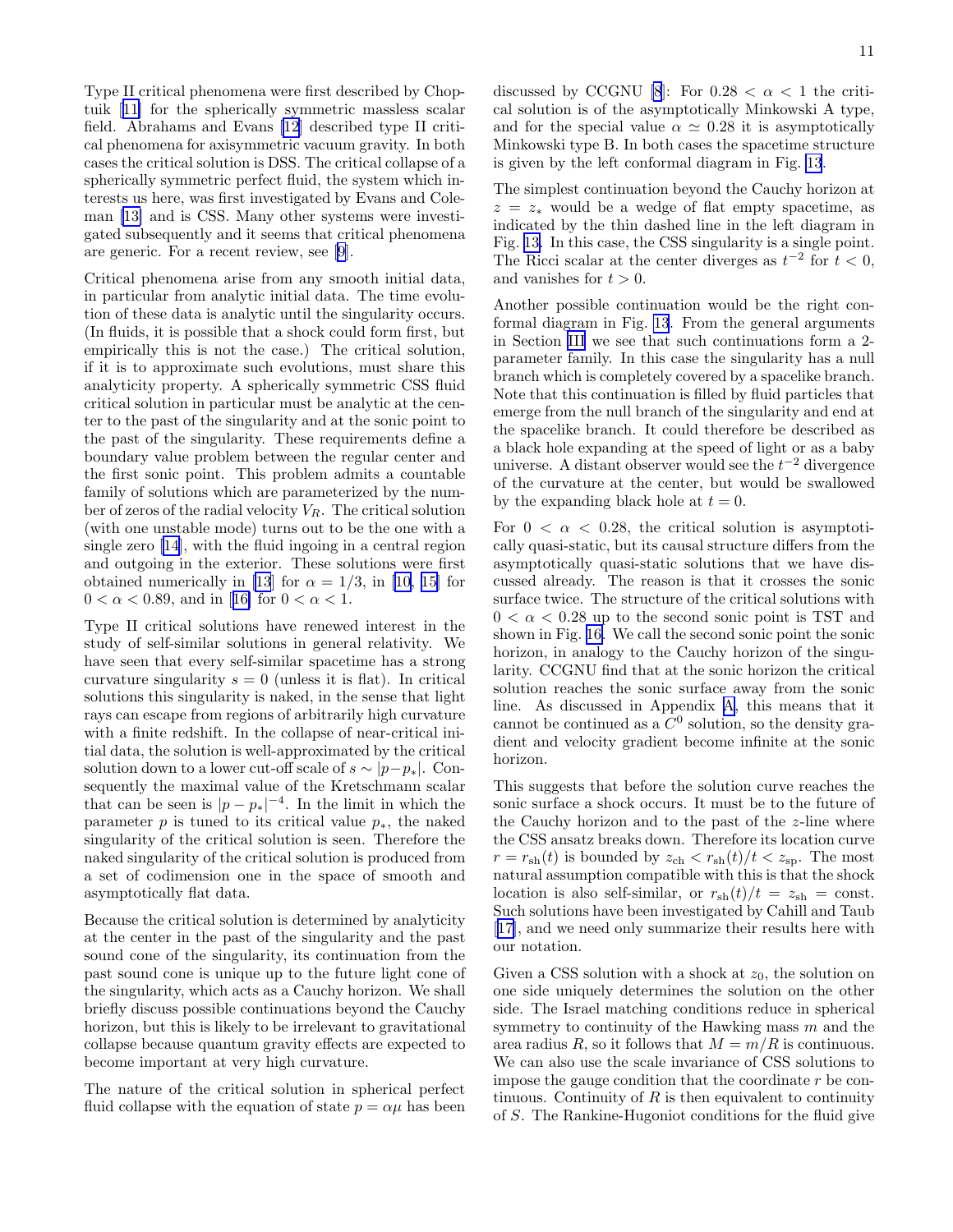<span id="page-11-0"></span>

FIG. 16: The form of  $S(z)$  and  $V(z)$  and the conformal diagram for the critical solutions with  $0 < \alpha < 0.28$ . The spacetime cannot be continued through the second sonic point as a CSS and continuous solution, but it can be continued through a shock. The two dashed lines are the sonic points, marked with dots in the  $S$  and  $V$  plots.

V and

$$
W \equiv \mu R^2 = \frac{\eta S^2}{8\pi G} \tag{16}
$$

on one side in terms of their values on the other side (Eqs.  $(6.23-24)$ of [[17\]](#page-13-0)). The complete matching conditions are

$$
S_+ = S_-, \tag{17}
$$

$$
M_+ = M_-, \tag{18}
$$

$$
V_{+}^{2} = \frac{\alpha^{2}}{V_{-}^{2}},\tag{19}
$$

$$
W_{+} = \frac{(V_{-}^{2} - \alpha^{2})W_{-}}{\alpha(1 - V_{-}^{2})}.
$$
 (20)

Note that  $|V| < \sqrt{\alpha}$  on one side and  $V > \sqrt{\alpha}$  on the other. One also requires  $|V| > \alpha$  on both sides for W to be positive. Therefore  $V_-\$  is restricted by the condition  $\alpha$  <  $|V_-|$  <  $\sqrt{\alpha}$ . We thus have a 1-parameter family of possible continuations parameterized by  $V_-\$  in this range, so the existence of the shock adds one free parameter, namely  $z_0$ , just like a nodal sonic point. In the strong shock limit  $V^2 \to \alpha^2$  we obtain  $W_+ \to 0$  and  $V_+^2 \to 1$ , but the energy density measured by a timelike observer,  $\mu_{+}/(1-V_{+}^2)$ , remains finite in this limit. In the limit  $V_{-}^{2} = \alpha$  the shock disappears, with  $W_{+} = W_{-}$  and  $V_{+} =$  $V_-\,$ 

## VI. CONCLUSIONS

In this paper we have established the conformal structure of all possible spherically symmetric CSS solutions, independently of the Einstein equations. We have then listed all possible conformal structures if the matter is a perfect fluid with equation of state  $p = \alpha \mu$ . This includes the solutions associated with critical phenomena in gravitational collapse.

Our kinematical discussion is based on the ideas of Nolan [[2\]](#page-13-0) and some of our diagrams were first drawn by Ori and Piran [\[1\]](#page-13-0). However, Nolan's kinematical discussion is restricted to spacetimes compatible with ingoing null dust matter, and his use of the Einstein equations is limited to imposing a positive energy condition. Ori and Piran only consider spacetimes with a regular center in the past.

The main limitation of our discussion is that we have excluded solutions with shocks. Such solutions may have more free parameters than differentiable ones and they may even admit additional conformal diagrams. Also we have only considered CSS continuations of the critical solutions beyond their Cauchy horizon but this is probably not a serious restriction because the continuation must be asymptotically CSS at small scales.

By drawing the conformal diagrams we have been able to elucidate the nature of some previously obscure CSS solutions. In particular, the conformal structure of the asymptotically Minkowski solutions of type A and type B are the same, and the CSS solutions that describe a black hole forming in an open universe have a null singularity, which can either be completely covered by the black hole singularity (see Fig. [13](#page-9-0) on the right) or covered only partly.

An interesting result is that, while the singularity may have past branches from which fluid worldlines emerge and future branches where they end, these branches must be connected by a null branch. All parts of the singularity are therefore topologically connected. The recollapsing models, for example, do not have the conformal diagram of the closed Friedmann universe, with disjoint big bang and big crunch singularities, but one of the conformal diagrams indicated in Fig. [5,](#page-5-0) Fig. [6](#page-6-0) and Fig. [10](#page-7-0).

Reviewing earlier work [\[7](#page-13-0)], we have placed the critical solutions which arise in gravitational collapse within our general classification. These solutions are analytic and unique up to the Cauchy horizon of the CSS singularity. Intuitively one might expect the continuation of the critical solution to be non-unique because it depends on information coming out of the naked singularity. As information in spherically symmetric fluid solutions travels only at the speed of sound (because there are no gravitational waves), one would expect the spacetime to be non-unique beyond the sonic horizon of the singularity. However, contrary to this intuition, we have shown that the critical solution is non-unique even before the sonic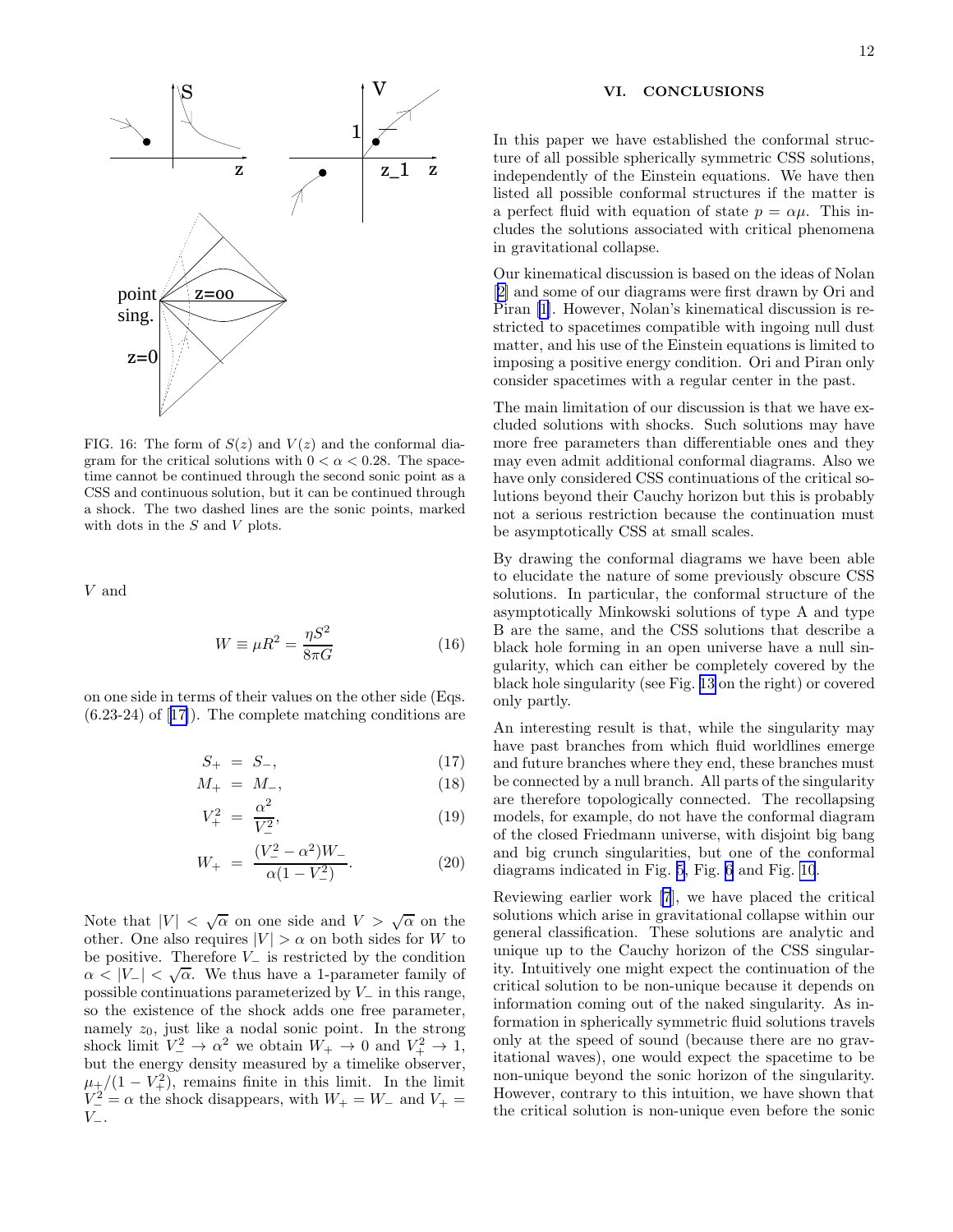<span id="page-12-0"></span>horizon, at the Cauchy horizon.

## Acknowledgments

We would like to thank J. M. Martín-García for interesting discussions and for the use of his numerical code to compute the critical solutions.

## APPENDIX A: THE SONIC SURFACE

Bicknell and Henriksen[[6\]](#page-13-0) have expanded a generic solution around a point in the sonic line in terms of a parameter u along the solution curve  $(M, S, z, \eta)$ . To linear order they find

$$
(\delta M, \delta S, \delta z, \delta \eta)(u) = \alpha_1 e^{\lambda_1 u} \mathbf{V}_1 + \alpha_2 e^{\lambda_1 u} \mathbf{V}_2 \tag{A1}
$$

where the eigenvalues  $\lambda_{1,2}$  and eigenvectors  $V_{1,2}$  are known, and  $\alpha_{1,2}$  are free constants. By parameter counting, this linearized solution is generic. There are also two other eigenvectors with zero eigenvalues in the 4 dimensional  $(M, S, z, \eta)$  space. One takes the solution out of the constraint surface  $c = 0$ , and the other takes it along the sonic line. Their amplitudes can consistently be set to zero.

The nature of the solution depends crucially on  $\lambda_{1,2}$ , which are the solutions of a real quadratic equation. If they form a complex conjugate pair the point on the sonic line is called a focus. The formal solution (A1) is then complex and spirals around the sonic point in phase space. No solution crosses the sonic surface at this point.

If  $\lambda_{1,2}$  are real with the same sign, the point on the sonic line is called a node. We may assume without loss of generality that  $\lambda_1 < \lambda_2 < 0$ . Then the sonic line is crossed as  $u \to \infty$ . Furthermore, as  $u \to \infty$ ,  $e^{\lambda_1 u}$  can be neglected compared to  $e^{\lambda_2 u}$ , and the implicit functions  $M(z)$ ,  $S(z)$ ,  $\eta(z)$  are  $C<sup>1</sup>$ . Therefore a 1-parameter family of  $C<sup>1</sup>$  solutions crosses each point of the sonic line. All these solutions have the same tangent at the sonic point. The solution with  $\alpha_1 = 0$  from this family is analytic. There is also an isolated analytic solution with  $\alpha_2 = 0$ .

If  $\lambda_{1,2}$  have opposite signs, the point on the sonic line is called a saddle. Without loss of generality, we assume  $\lambda_1 < 0 < \lambda_2$ . Then there are only two isolated solutions that cross the sonic surface: the solution with  $\alpha_1 = 0$  as  $u \to -\infty$  and the solution with  $\alpha_2 = 0$  as  $u \to \infty$ . Both solutions are analytic.

The sonic line can be parameterized by z. It then turns out that the points  $0 < z < z_1$  are saddles,  $z_1 < z < z_2$ are nodes,  $z_2 < z < z_3$  are focal points, and  $z_3 < z < \infty$ are nodes again, where  $z_{1,2,3}$  are known functions of  $\alpha$ [[3\]](#page-13-0). The static solution has a sonic point between  $z_1$  and  $z_2$ , while the flat Friedmann solution has a sonic point above  $z_3$ .

The two nodal segments of the sonic line are attractors, and are crossed by generic 2-parameter families of solutions. The saddle segment of the line is crossed only by a 1-parameter family of solutions. Generic solutions therefore miss the saddle segment of the sonic line and reach the sonic surface away from the sonic line. Expanding around a point in the sonic surface but off the sonic line, where  $V^2 = \alpha$  but  $g \neq 0$ , we find to leading order that

$$
\delta M \simeq a \,\delta z,\tag{A2}
$$

$$
\delta S \simeq b \,\delta z,\tag{A3}
$$

$$
\delta \eta \simeq \pm \sqrt{2g \left(\frac{\partial V^2}{\partial \eta}\right)^{-1} \delta z}, \tag{A4}
$$

$$
\delta V \simeq \pm \sqrt{2g \frac{\partial V^2}{\partial \eta} \delta z} \tag{A5}
$$

This point on the sonic surface is reached by two solution curves from one side, but there is no solution curve that reaches it from the other side. Note also that, because  $R = rS$  and  $8\pi G\mu = r^{-2}\eta$ , the comoving physical density gradient  $d\mu/dR$  and velocity gradient  $dV/dR$  diverge.

### APPENDIX B: ASYMPTOTICALLY MINKOWSKI TYPE B

FromEq. (3.43) of [[3\]](#page-13-0) we see that as  $z \to \infty$ , the spacetime metric is approximately of the form

$$
ds^{2} = -A^{2}z^{2a} dt^{2} + B^{2}z^{2b} dr^{2} + S_{0}^{2}r^{2}z^{2c} d\Omega^{2}
$$
 (B1)

where

$$
B/A = V_*, \quad a - 1 = b = 1/(V_*^2 - 1), \quad c = 1/(V_* - 1).
$$
\n(B2)

where  $V_*$  is given by Eq. [\(14\)](#page-8-0). This (approximate) metric can be written as

$$
ds^{2} = -C du dv + S_{0}^{2} v^{2} d\Omega^{2}
$$
 (B3)

where  $C > 0$  is a known constant, and

$$
u = -rz^{-1/(1+V_*)}, \qquad v = rz^{1/(V_*-1)}, \tag{B4}
$$

are negative and positive, respectively. Contrary to the claim in[[3\]](#page-13-0), this metric is not Minkowski. From the form of the metric, it is clear that  $u$  and  $v$  are affine parameters of null geodesics.  $z = \infty$  has two branches:  $u = 0$ , which is therefore at finite affine parameter distance, and  $v = \infty$ , which is at infinite affine parameter distance. The former is a regular surface and the spacetime can be continued there. The latter is  $I^+$ . Fluid worldlines  $r =$ const end up at  $(u = 0, v = \infty)$ . Note that this point is not  $i_0$ : observers that resist the outward fluid pressure